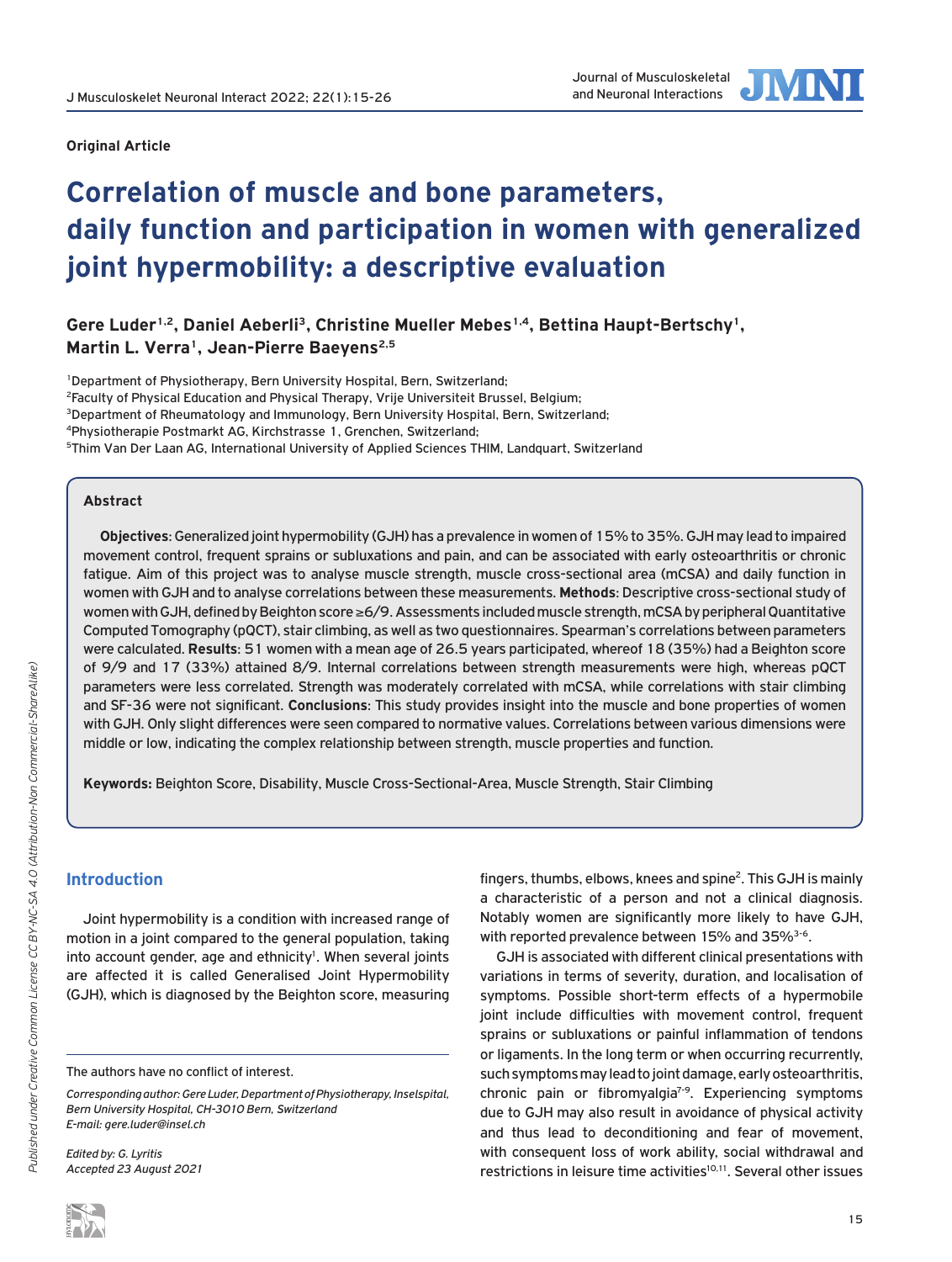may arise in association with GJH, namely skin problems, delayed wound healing, problems with blood vessels or the heart, neurological disorders, chronic fatigue or dizziness<sup>12,13</sup>.

Up until 2017, these general symptoms were documented by means of the Brighton criteria and, if fulfilled, a Joint Hypermobility Syndrome (JHS) was diagnosed<sup>14</sup>. In parallel, the Ehlers-Danlos Syndromes (EDS), a group of hereditary connective tissue disorders, included the hypermobility type (or type III), which was often discussed as if it was the same as JHS<sup>15,16</sup>. At an expert conference new diagnostic criteria were developed and published in 2017<sup>8,17</sup>. Persons with GJH and fulfilling several criteria are now diagnosed with hypermobile EDS and all those who do not meet the criteria can be diagnosed with Hypermobility Spectrum Disorder (HSD). The term GJH is still used and refers to the characteristic of being generally hypermobile. Which and how many symptoms a person must have in order to be diagnosed with HSD has not been definitively clarified<sup>8,18</sup>.

As described, joint hypermobility primarily affects the structural level of the body. Ligaments may be more flexible, tendons more elastic, muscles may be weaker or joint proprioception may be impaired<sup>6,19,20</sup>. According to the International Classification of Functioning (ICF) model on disease and disability, structural changes affect several levels, such as function, activities and participation $21$ . For example, a problem with the stabilisation of the knee joint may cause pain when going down stairs and thus reduce stair capacity. Over time, this might lead to an avoidance of stair climbing, which then has a negative effect on physical condition or causes a person not to visit certain places.

Several studies were published about the physiological and biomechanical characteristics of people with GJH, but little is known about its impact on various tissues and possible interactions with different body systems. One study reported reduced muscle strength in persons with  $GJH<sup>6</sup>$ , while others found values comparable to those in healthy controls<sup>22,23</sup>. Changes in movement control during walking were described<sup>24,25</sup> as well as higher moments and loads on the joints<sup>26</sup>. In a comprehensive review of  $2016^{12}$ , the limitations and symptoms of various forms of hypermobility were investigated. For pain, fatigue, activity limitations and depression and anxiety, it was shown that persons with GJH were less affected than those with JHS or EDS, but still showed clear and significant differences compared to healthy persons. Finally, it was recently reported that people with JHS have lower values for various bone parameters and a reduced cross-sectional area of the lower leg muscles<sup>27</sup>.

So far, to the knowledge of the authors, no research has been published looking at correlations between muscle and bone parameters in persons with GJH. There are some other studies in this area, in which the majority have studied athletes or healthy individuals. In general, fairly low correlations were found between muscle strength and cross-sectional area. As early as 1983 Maughan et al.<sup>28</sup> published a correlation of 0.51 for women for isometric maximum strength and muscle area measured by computer tomography for the knee extensors. In 2003 Gür et al.<sup>29</sup> found correlations of between 0.68 and 0.78 for the quadriceps and the cross-sectional area in women with knee osteoarthritis. In a brief review, Jones et al. in 2008<sup>30</sup> also pointed out that the correlation between force and muscle cross section is complex and that, in most studies, not very high correlations were found. Thus, a mean correlation in the range of 0.5 was also expected for persons with GJH for the relationship between thigh strength and muscle cross-sectional area.

The primary aim of this descriptive cross-sectional study was therefore twofold: To analyse and describe muscle strength, muscle cross-sectional area and stair climbing as a functional activity in a group of individuals with GJH and to analyse the correlations between the different parameters. In addition, in the sense of a subgroup analysis, we investigated whether there were differences in the above parameters between persons who fulfil the criteria for JHS and those who did not.

# **Materials and Methods**

## *Study design*

A descriptive cross-sectional analysis of various measurements in women with GJH was performed using the baseline data of a randomised controlled trial, of which the results have been presented elsewhere<sup>31</sup>. No external funding was received, and ethical approval was obtained by the Ethics Committee of Canton Bern, Switzerland. All participants gave written informed consent before testing.

#### *Participants*

Included in the study were women between 20 and 40 years with GJH, meaning a Beighton score of at least 6/9 points<sup>3,32</sup>. The BMI had to be in a range between 18-30  $kg/m<sup>2</sup>$  and they had to be able to understand the German questionnaires used in the project. A formal diagnosis of GJH or JHS was not necessary.

Excluded were women who had had surgery of the lower extremities or lumbar spine in the last two years and women doing more than four hours per week of regular intense sports. Additionally, women who were pregnant or less than one year after delivery were excluded. Finally, women with a known diagnosis of a genetic disease of the connective tissue, mainly Marfan syndrome, EDS other than the hypermobility type and Osteogenesis imperfecta, were also excluded.

#### *Inclusion and subgrouping*

Participants were recruited from those in previous studies as well as from the staff of Bern University Hospital and the student body of the Bern University of Applied Science, Health Department, Switzerland. Interested participants were informed by phone and in print before the first appointment. After signing the informed consent, inclusion and exclusion criteria were checked face-to-face by one physiotherapist (CM) with more than 12 years clinical experience. For the Beighton score the test movements were: a) hyperextension of elbow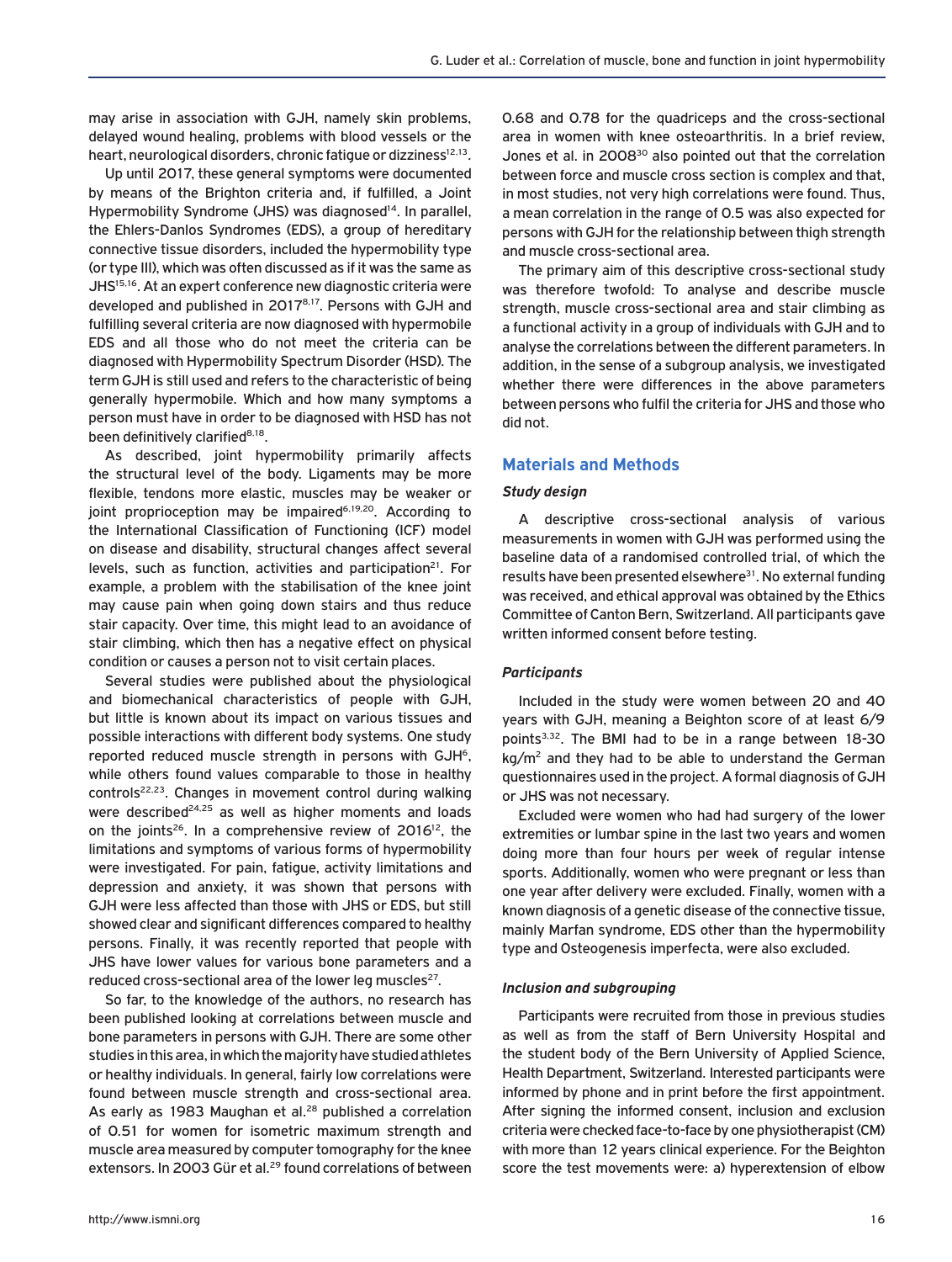more than 10°, b) hyperextension of knee more than 10°, c) ability to touch the floor with the palms of the hands, keeping the knees fully extended, d) at least 90° dorsiflexion of 5<sup>th</sup> metacarpophalangeal joint, and e) ability to touch the inner side of the forearm with the thumb<sup>2</sup>. All items, except c), were tested bilaterally, resulting in a possible total score of 9 points.

Additional measurements at inclusion incorporated body weight, body height, arm span, and arm and leg length, as well as knee flexion and extension and hip internal and external rotation. Anamnestic checking of the Brighton criteria<sup>14</sup> was done by semi-structured interview by the same experienced physiotherapist (CM). The major Brighton criteria were: a) Beighton score of 4/9 or more (as checked and already fulfilled when included in the study) and b) arthralgia for longer than 3 months in 4 or more joints. The minor criteria included: a) arthralgia in one to three joints or back pain (>3 months), spondylosis, spondylolysis/spondylolisthesis, b) dislocation/subluxation in more than one joint, or in one joint on more than one occasion, c) soft tissue rheumatism with >3 lesions, d) Marfanoid habitus, e) abnormal skin: striae, hyperextensibility, thin skin, f) eye signs, and g) varicose veins or hernia or uterine/rectal prolapse. Participants were rated as having JHS when both major criteria or one major and two minor criteria were fulfilled. The Brighton criteria of all participants were recorded for subgrouping and to analyse differences between women with or without JHS. Note, that this study was conducted between October 2013 and November 2015 and thus the 2017 diagnostic criteria where not yet in place. Hence, throughout this article the term JHS is used for women fulfilling the Brighton criteria.

## *Assessments*

GJH may affect an individual in several dimensions of life, like body functions, body structures, activities and participation, as defined in the International Classification of Functioning, Disability and Health (ICF) $^{21}$ . The assessments used in this study aimed to analyse the women with GJH in several dimensions of the ICF: muscle strength and muscle and bone properties as body structures; muscle activity and forces during stair climbing in terms of function and the SF-36 as general measure of activity and participation. All assessments were performed on one day, first the strength testing and stair climbing analysis, followed by the pQCT measurement and the questionnaires.

#### *Peripheral quantitative computed tomography (pQCT)*

Using a Stratec XCT 3000 scanner (Stratec Medizintechnik), the muscle and bone properties of the thigh at 33% above the knee joint and the lower leg at 33% below the knee joint were measured using standard protocols. At each site the total cross-sectional area (CSA) was calculated, as well as the respective values for muscle cross-sectional area (mCSA), bone cross-sectional area (bCSA) and fat cross-sectional area (fCSA). Additionally, muscle and bone mass (mMass and bMass) and density (mDens and bDens) were determined;

all parameters as previously described $33,34$ . All calculations were done with the integrated software of the device.

#### *Muscle strength*

The maximum isometric strength (MVC) and the rate of force development (RFD) were measured for the right knee extensors and flexors while sitting on a custom-built strength measurement table with a one-dimensional strain gauge (KM 1500S; Megatron) calibrated in Newton (N). The participant sat on the table with the knee and hip in 90° flexion with a sling attached above the ankle was connected to the force transducer. Study participants were then asked to pull forward respectively backwards as fast and as strong as possible and to hold the highest possible force for five seconds. After familiarization and two test trials, three measuring trials were performed at intervals of 30 s.

The MVC was calculated as the maximal force in Newton and the RFD as the slope of the force curve between 20% and 80% of MVC in Newton/second and the highest value of three trials was used. Beside the values for knee extensors and knee flexors the sum of both MVC's was calculated, as well as the ratio of MVC/mCSA for extensors and flexors and the sum MVC.

#### *Electromyography (EMG)*

The muscle activity of vastus medialis (VM) and vastus lateralis (VL) and semitendinosus (ST) and biceps femoris (BF) of the right leg was measured using surface EMG. Electrode placement and measurement procedure were defined according to the recommendations of SENIAM35. After marking the electrode positions and skin preparation two pregelled AgCl-electrodes (Ambu Blue Sensor N, Ambu A/S) of 5 mm diameter were placed in parallel 2 cm apart. Additionally, a reference electrode was placed laterally over the femoral condyle. Skin impedance for each pair of electrodes had to be below 5 kΩ. All electrodes were connected by cable via pre-amplifiers (baseline noise <1uV RMS, input impedance >100MΩ, common mode rejection ratio >100dB, input range of +/- 10mV, base gain of 500, 10-500Hz bandpass filter) to a small telemetry box (TeleMyo 2400T G2, Noraxon) on the participant's back. From there the signals were transmitted to the receiver (TeleMyo 2400R G2, Noraxon) and recorded at a sampling rate of 1000 Hz using a 12-bit analog-digital converter (Meilhaus ME-2600i, SisNova Engineering) and the software package "ads" (version 1.12, uk-labs).

## *Stair climbing*

To measure ground reaction forces (GRF) and EMG during stair climbing a custom-built wooden six-step stair was used (riser height 17.9 cm, tread 29 cm, inclination 30.4°, according to Stacoff et al.<sup>36</sup>), with a handrail on both sides and a platform of 1m length to allow comfortable turning. GRF were measured using two force plates (Type 9286BA, Kistler) that were embedded in the 3<sup>rd</sup> and 4<sup>t</sup>h step of the stair and supported by an independent steel frame. The force signals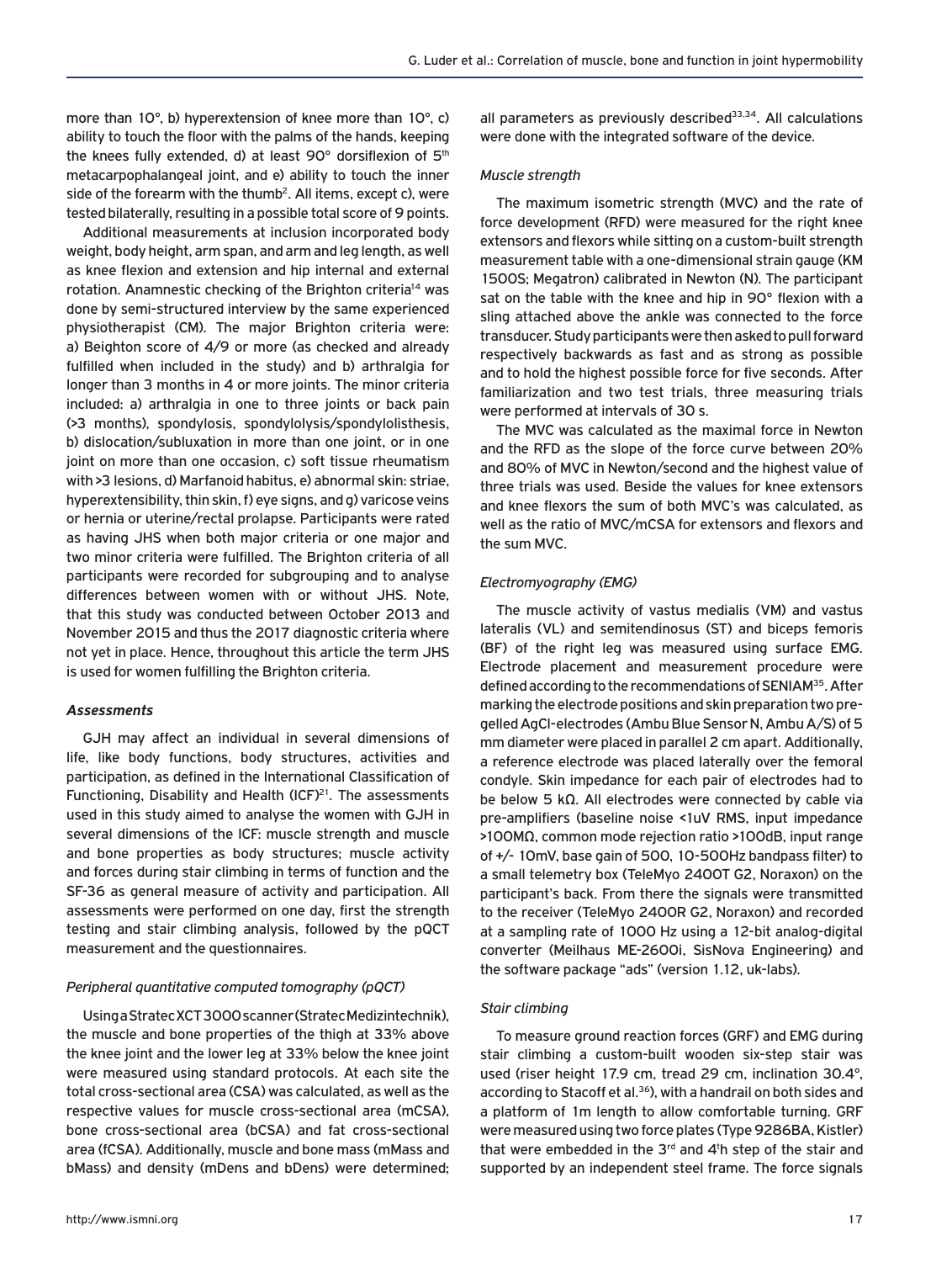were transmitted via a custom-built amplifier (uk-labs) to the recording computer. To determine the second foot contact of the stride, which was not measured with a force plate, a tri-axial accelerometer (Model 317A, Noraxon) was attached to the right malleolus and connected to the EMG telemetry system described above. All signals were then recorded in sync and registered in the software package "ads" (version 1.12, uk-labs). The participants had to climb up and down the stair barefoot ten times at a comfortable self-selected speed without using the handrail.

## *Data Processing of EMG and GRF*

All data was processed using a custom-made MATLAB toolbox (The MathWorks) in accordance with previously described algorithms<sup>37</sup>. All measurements were visually inspected and six trials selected for analysis of stair ascent and descent in accordance with existing recommendations<sup>38</sup>. The EMG of the MVC measurements was used for normalization, calculated by RMS over 500 ms and using the highest value out of three trials. Dynamic EMG data was baseline corrected, full rectified and normalized to the corresponding 100% MVC value and linear envelopes built by lowpass-filtering (secondorder Butterworth, cutoff 20 Hz)<sup>39</sup>. Peak muscle activation during stance was calculated from the linear envelope.

The vertical force-time curves were lowpass filtered (second-order Butterworth, cutoff 30 Hz), normalized to body mass and parameterized according to the previously described method<sup>36</sup>. Foot contact and foot off were defined as the time points when the vertical force exceeded or fell below 3% of the subject's body mass, respectively. Foot contact at the end of the stride was determined by visual analysis of the raw accelerometer signal. The maximum force-peak during weight acceptance (Fmax) was calculated as well as the respective time after foot contact (t to Fmax), the slope of the force curve during the loading phase (loading rate, LR), and the contact time. For all parameters, the mean value from six trials for each subject and condition was calculated.

## *Medical Outcomes Study Short Form 36-Item (SF-36)*

The SF-36 is a widely used multi-item generic health survey intended to measure "general health", which is available in German. The psychometric properties are good and well documented, and there exist normative values for many patient groups, including some in the field of rheumatology<sup>40</sup>. The questionnaire is self-administered and takes about 10 minutes to complete. The SF-36 scores were calculated according to the standard method described<sup>40</sup>, resulting in scores between 0-100 for eight dimensions, with higher values indicating better health-related quality of life. Additionally, the physical and psychological sum scores were calculated.

## *Hypermobility Questionnaire (HM-Q)*

Since at the time of the measurements no specific assessment for joint hyper mobility and related disabilities was available, a own face-validated questionnaire was used to record the pain and restrictions in daily life experienced by the participants. The questionnaire consisted of 28 items, of which 16 targeted pain in different body regions, and 12 asked about disability in daily activities like bending, stair climbing, sitting for more than one hour or carrying loads. A sum score was calculated and scaled between 20 and 100 with lower values indicating better health. The activities in the questionnaire were chosen based on the most frequently mentioned problem situations identified in a previous crosssectional study<sup>41</sup>.

# **Statistical analysis**

For all parameters descriptive statistics are presented with mean and standard deviation or median and interquartile range, for the whole group and for the subgroups, respectively. For group comparison the mean differences are reported as absolute values and in percent and the 95% confidence interval (CI) is given. Differences between groups were tested for significance with Mann-Whitney U test since normal distribution, as checked with the Levenetest, was not given for most parameters. Significance level was set at p≤0.05, despite multiple testing, because of the exploratory nature of this analysis. Additionally, based on the resulting effect sizes between the subgroups, sample size considerations for future studies were done with calculations using G\*Power Version 3.1.9.642.

In a first step the self-correlations of the parameters of each measurement were calculated using the Spearman rank test and the correlation matrix plotted. Parameters with high internal correlation, indicated by Spearman's ρ≥0.8, were discarded and then the correlations between measurements were calculated for selected parameters. Correlations were flagged as highly significant at p≤0.005 and as significant when p≤0.05. All statistics were calculated using the software JAMOVI (The JAMOVI project, Version 1.1.9.0).

## **Results**

# *Participants*

A total of 51 women with a mean age of 26.5 (sd 4.5) years participated in this study (Table 1). According to the Brighton criteria 22 of them were classified as having JHS, whereas 29 did not fulfill the Brighton criteria and were labelled as GJH. No differences between these groups were found in terms of age, weight and height, nor for mobility of the knee and hip or the Beighton score. Note that 18 women (35%) had a Beighton score of 9/9, 17 (33%); attained 8/9 points and the rest had 6 or 7 points on the 9-point scale.

## *Descriptive comparison between JHS and GJH*

Regarding strength measurements (Table 2) the values for persons with JHS were often lower than those for persons with GJH, however only the MVC of the knee flexors showed a significant difference between these two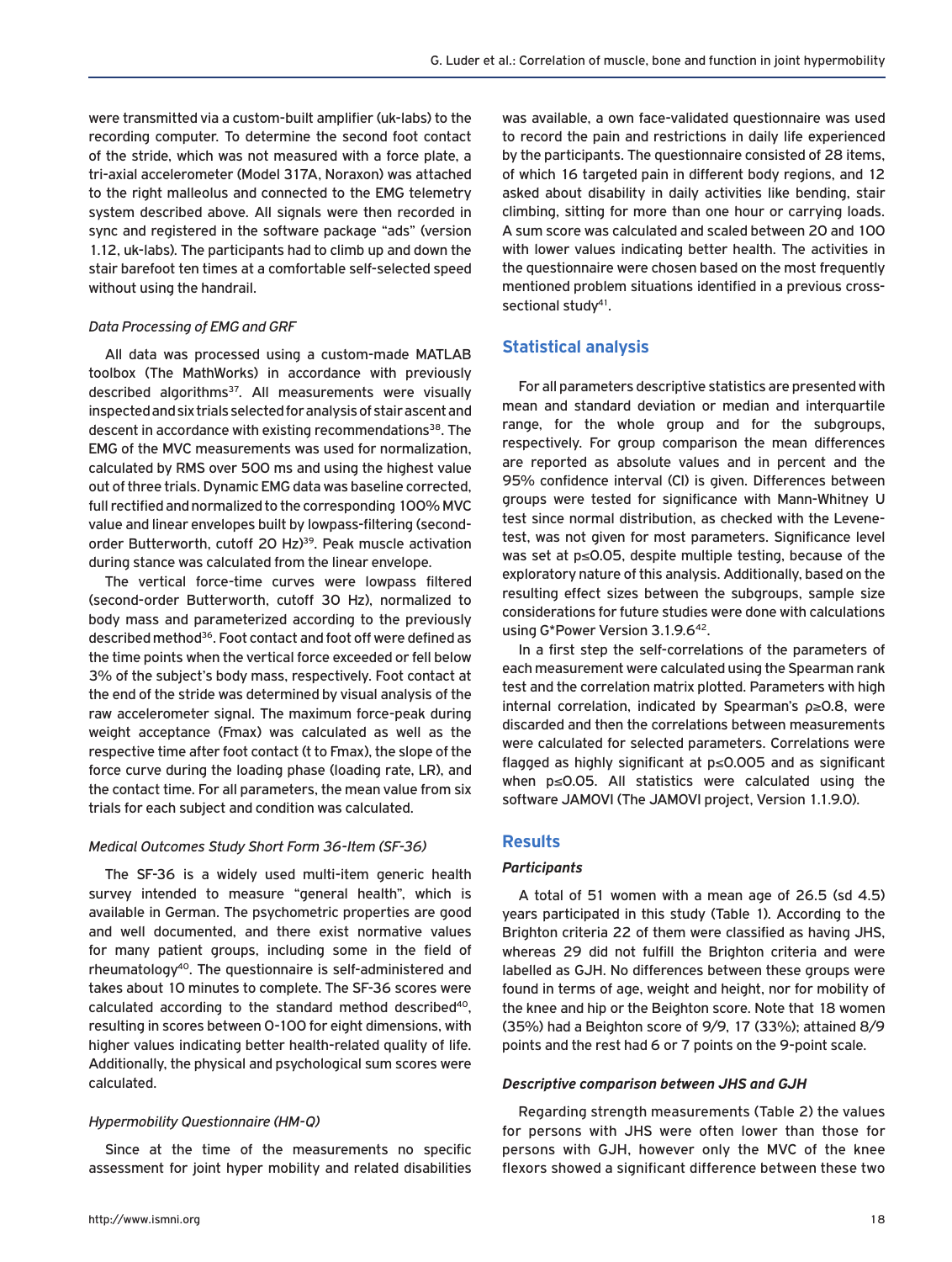|                                 | All<br>$(n=51)$<br>mean±sd                                                 | <b>GJH</b><br>$(n=29)$<br>mean±sd | <b>JHS</b><br>$(n=22)$<br>mean sd | Mann-<br><b>Whitney-U</b><br>D |  |  |  |  |  |  |  |
|---------------------------------|----------------------------------------------------------------------------|-----------------------------------|-----------------------------------|--------------------------------|--|--|--|--|--|--|--|
| Age (years)                     | $26.5 + 4.5$                                                               | $26.4 + 4.1$                      | $26.7 \pm 5.0$                    | 0.962                          |  |  |  |  |  |  |  |
| Height (m)                      | $1.68 \pm 0.06$                                                            | $1.68 \pm 0.06$                   | $1.68 + .05$                      | 0.917                          |  |  |  |  |  |  |  |
| Weight (kg)                     | $62.6 \pm 10.1$                                                            | $62.3 \pm 10.4$                   | $62.9 \pm 10.0$                   | 0.864                          |  |  |  |  |  |  |  |
| BMI ( $kg/m2$ )                 | $22.1 \pm 2.8$                                                             | $22.1 \pm 2.8$                    | $22.1 \pm 2.9$                    | 1.000                          |  |  |  |  |  |  |  |
| Right knee flexion (°)          | $152 + 6$                                                                  | $153 + 6$                         | $152 + 6$                         | 0.613                          |  |  |  |  |  |  |  |
| Right knee extension (°)        | $12\pm2$                                                                   | $13\pm2$                          | $12\pm2$                          | 0.379                          |  |  |  |  |  |  |  |
| Left knee flexion (°)           | $152 + 7$                                                                  | $151 + 7$                         | $152 + 7$                         | 0.350                          |  |  |  |  |  |  |  |
| Left knee extension (°)         | $12\pm3$                                                                   | $12\pm3$                          | $12+2$                            | 0.690                          |  |  |  |  |  |  |  |
| Right hip internal rotation (°) | 49±10                                                                      | $49 + 12$                         | 50±9                              | 0.924                          |  |  |  |  |  |  |  |
| Right hip external rotation (°) | $44\pm9$                                                                   | $46\pm9$                          | $42 + 8$                          | 0.210                          |  |  |  |  |  |  |  |
| Left hip internal rotation (°)  | $47\pm10$                                                                  | $47 + 12$                         | $47\pm8$                          | 0.893                          |  |  |  |  |  |  |  |
| Left hip external rotation (°)  | $44\pm9$                                                                   | $43+9$                            | $44+9$                            | 0.572                          |  |  |  |  |  |  |  |
| Beighton score<br>6             | 6(12)                                                                      | 4(13)                             | 2(9)                              | $\chi^2$                       |  |  |  |  |  |  |  |
| 7<br>n (% )                     | 10(20)                                                                     | 5(17)                             | 5(23)                             | $p = 0.848$                    |  |  |  |  |  |  |  |
| 8                               | 17 (33)                                                                    | 10(35)                            | 7(32)                             |                                |  |  |  |  |  |  |  |
| 9                               | 18 (35)                                                                    | 10(35)                            | 8(36)                             |                                |  |  |  |  |  |  |  |
|                                 | GJH = Generalized Joint Hypermobility, JHS = Joint Hypermobility Syndrome. |                                   |                                   |                                |  |  |  |  |  |  |  |

**Table 1.** Descriptive characteristics of participants as mean±standard deviation (sd).

**Table 2.** Descriptive comparison of muscle strength measurements as mean±standard deviation (sd).

|                         |                   | All<br>$(n=51)$ | <b>GJH</b><br>$(n=29)$ | <b>JHS</b><br>$(n=22)$ | Mann-<br><b>Whitney-U</b> | <b>Mean</b> | <b>Mean</b> | 95% CI       |              |  |
|-------------------------|-------------------|-----------------|------------------------|------------------------|---------------------------|-------------|-------------|--------------|--------------|--|
|                         |                   | mean±sd         | mean±sd                | mean±sd                | D                         | diff.       | diff. %     | <b>Lower</b> | <b>Upper</b> |  |
| MVC knee extensors      | N                 | 358±100         | $365 + 99$             | 347±103                | 0.340                     | $-18$       | $-5.0$      | -76          | 39           |  |
| RFD knee extensors      | N/s               | 1564±858        | 1637±890               | 1469±823               | 0.515                     | $-168$      | $-10.3$     | $-568$       | 322          |  |
| <b>MVC</b> knee flexors | N                 | $185 + 75$      | $205 \pm 68$           | 159±79                 | 0.029                     | -46         | $-22.3$     | $-87$        | $-4$         |  |
| <b>RFD Knee flexors</b> | N/s               | 702±723         | 817±888                | 551±389                | 0.411                     | $-266$      | $-32.6$     | $-674$       | 142          |  |
| MVC knee sum            | N                 | $543 \pm 163$   | 570±158                | $506 \pm 165$          | 0.447                     | -64         | $-11.2$     | $-135$       | 27           |  |
| <b>RFD</b> knee sum     | N/s               | 2266±1374       | 2454±1541              | 2020±1102              | 0.175                     | $-434$      | $-17.7$     | $-1213$      | 344          |  |
| MVC/bm knee extensors   | N/bm              | $0.58 + 0.16$   | $0.59 + 0.14$          | $0.57 + 0.018$         | 0.291                     | $-0.02$     | $-4.0$      | $-0.11$      | 0.07         |  |
| RFD/bm knee extensors   | N/s/bm            | $2.38 \pm 1.26$ | $2.43 \pm 1.22$        | $2.32 \pm 1.34$        | 0.704                     | $-0.12$     | $-4.8$      | $-0.84$      | 0.61         |  |
| MVC/bm knee flexors     | N/bm              | $0.30 \pm 0.13$ | $0.33 \pm 0.10$        | $0.27 \pm 0.15$        | 0.060                     | $-0.06$     | $-18.6$     | $-0.13$      | 0.01         |  |
| RFD/bm Knee flexors     | N/s/bm            | $1.07 \pm 0.87$ | $1.16 \pm 0.95$        | $0.95 \pm 0.75$        | 0.390                     | $-0.21$     | $-18.0$     | $-0.70$      | 0.29         |  |
| MVC ext/mCSA thigh      | N/cm <sup>2</sup> | $4.46 \pm 1.08$ | $4.55 \pm 1.03$        | $4.34 \pm 1.15$        | 0.411                     | $-0.21$     | $-4.6$      | $-0.83$      | 0.40         |  |
| MVC flex/mCSA thigh     | N/cm <sup>2</sup> | $2.32 \pm 0.91$ | $2.55 \pm 0.74$        | $2.02 \pm 1.03$        | 0.024                     | $-0.53$     | $-21.0$     | $-1.03$      | $-0.04$      |  |
| MVC sum/mCSA thigh      | N/cm <sup>2</sup> | $6.79 \pm 1.81$ | $7.11 \pm 1.64$        | $6.36 \pm 1.96$        | 0.128                     | $-0.74$     | $-10.5$     | $-1.76$      | 0.27         |  |

*GJH = Generalized Joint Hypermobility, JHS = Joint Hypermobility Syndrome, diff = difference, CI = Confidence Interval, MVC = Maximum Voluntary Contraction, RFD = Rate of Force Development, bm = body mass, mCSA = muscle Cross-Sectional Area. Significant differences between groups (p>0.05) are in bold.*

groups. For all parameters high standard deviations were observed, ranging between a third and half of the mean values, which also resulted in wide confidence intervals for group differences, mainly crossing the zero line. An additional significant decrease for persons with JHS was seen in the ratio of knee flexor strength to the muscle CSA of the thigh.

For the tissue properties of thigh and shank, as measured by pQCT (Table 3), no significant differences were found, as indicated additionally by the 95% confidence intervals of the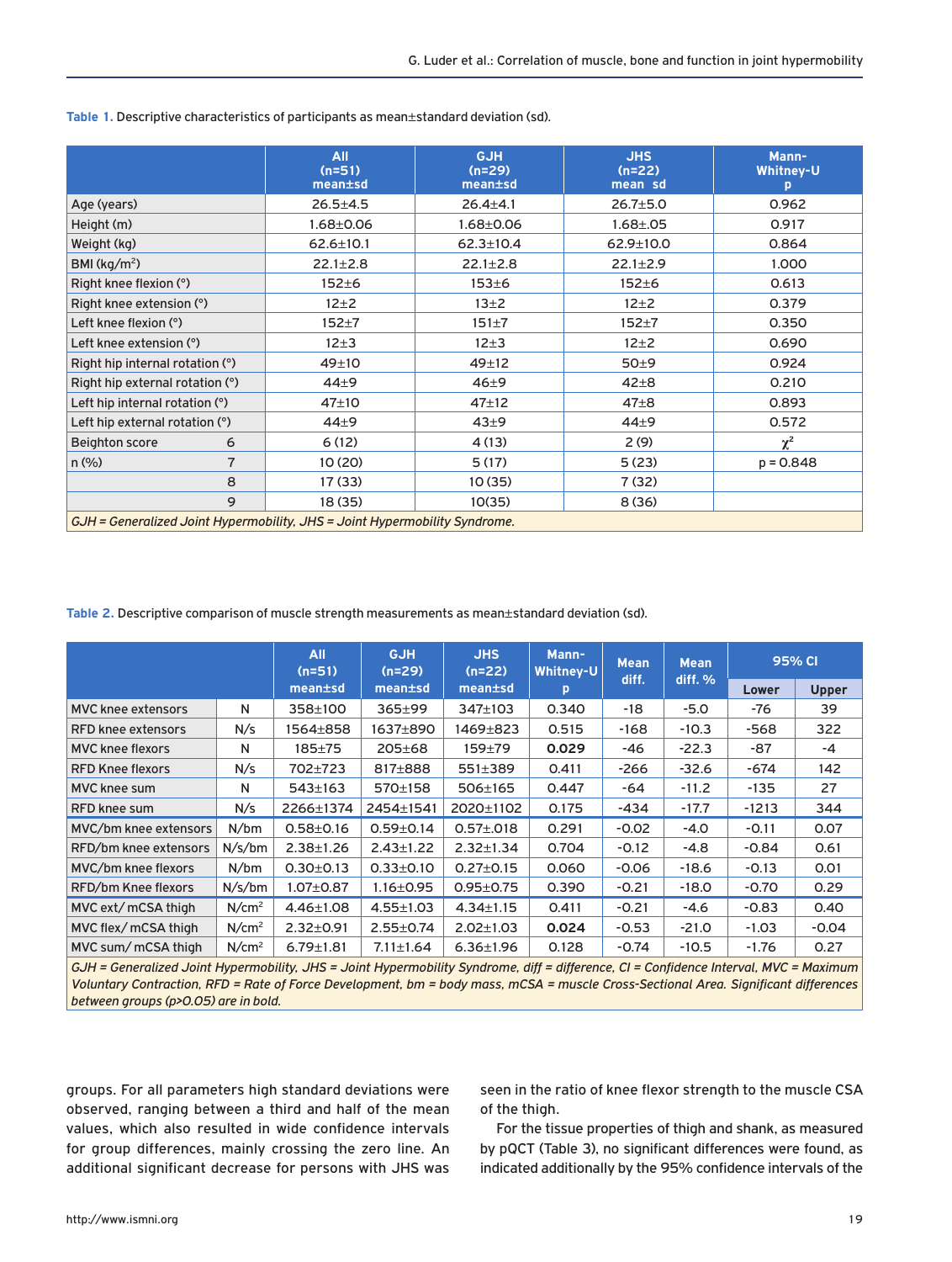|                             |                                                                                                                                                                                                                                                                                                                                                                     | All<br>$(n=51)$  | <b>GJH</b><br>$(n=29)$ | <b>JHS</b><br>$(n=22)$ | Mann-<br>Whitney- | <b>Mean</b> | Mean diff. | 95% CI       |              |  |  |
|-----------------------------|---------------------------------------------------------------------------------------------------------------------------------------------------------------------------------------------------------------------------------------------------------------------------------------------------------------------------------------------------------------------|------------------|------------------------|------------------------|-------------------|-------------|------------|--------------|--------------|--|--|
|                             |                                                                                                                                                                                                                                                                                                                                                                     | mean±sd          | mean±sd                | mean±sd                | U                 | diff.       | $\%$       | <b>Lower</b> | <b>Upper</b> |  |  |
| <b>Parameters for thigh</b> |                                                                                                                                                                                                                                                                                                                                                                     |                  |                        |                        |                   |             |            |              |              |  |  |
| <b>Total CSA</b>            | cm <sup>2</sup>                                                                                                                                                                                                                                                                                                                                                     | 150.9±28.4       | 151.8±29.7             | 149.8±27.2             | 0.903             | $-1.9$      | $-1.3$     | $-18.2$      | 14.4         |  |  |
| <b>mCSA</b>                 | cm <sup>2</sup>                                                                                                                                                                                                                                                                                                                                                     | 79.9±10.9        | $80.0 \pm 11.3$        | 80.0±10.7              | 0.903             | 0.04        | O.1        | $-6.2$       | 6.3          |  |  |
| <b>Bone CSA</b>             | cm <sup>2</sup>                                                                                                                                                                                                                                                                                                                                                     | $6.0 + 0.8$      | $6.0 + 0.8$            | $6.1 \pm 0.8$          | 0.419             | O.1         | 1.7        | $-0.4$       | 0.6          |  |  |
| Fat CSA                     | cm <sup>2</sup>                                                                                                                                                                                                                                                                                                                                                     | $63.4 \pm 23.1$  | $64.2 + 24.2$          | $62.2 \pm 22.0$        | 0.932             | $-2.1$      | $-3.2$     | $-15.3$      | 11.2         |  |  |
| mCSA/bm                     | mm <sup>2</sup> /bm                                                                                                                                                                                                                                                                                                                                                 | $13.1 \pm 1.8$   | $13.1 \pm 1.9$         | $13.1 \pm 1.8$         | 0.827             | $-0.0$      | $-0.2$     | $-1.1$       | 1.0          |  |  |
| Muscle mass                 | mg                                                                                                                                                                                                                                                                                                                                                                  | $645 + 92$       | 647±95                 | 644±91                 | 0.977             | -3          | $-0.5$     | -56          | 50           |  |  |
| Bone mass                   | mg                                                                                                                                                                                                                                                                                                                                                                  | 400±44           | $401 + 43$             | $400 + 47$             | 0.676             | $-1$        | $-0.3$     | $-26$        | 24           |  |  |
| mDensity                    | mg/cm <sup>3</sup>                                                                                                                                                                                                                                                                                                                                                  | $80.6 \pm 1.7$   | $80.8 \pm 1.8$         | $80.4 \pm 1.6$         | 0.962             | $-0.5$      | $-0.6$     | $-1.4$       | 0.5          |  |  |
| Bone density                | ma/cm <sup>3</sup>                                                                                                                                                                                                                                                                                                                                                  | $673 + 70$       | $679 + 68$             | 665±75                 | 0.515             | $-14$       | $-2.1$     | $-54$        | 26           |  |  |
| <b>Parameters for shank</b> |                                                                                                                                                                                                                                                                                                                                                                     |                  |                        |                        |                   |             |            |              |              |  |  |
| <b>Total CSA</b>            | cm <sup>2</sup>                                                                                                                                                                                                                                                                                                                                                     | $102.3 \pm 16.7$ | $102.6 \pm 16.4$       | $101.7 \pm 17.4$       | 0.658             | $-0.9$      | $-0.9$     | $-10.5$      | 8.7          |  |  |
| <b>Muscle CSA</b>           | cm <sup>2</sup>                                                                                                                                                                                                                                                                                                                                                     | 69.7±10.6        | $69.0 + 9.5$           | $70.5 \pm 12.1$        | 0.770             | 1.4         | 2.1        | $-4.7$       | 7.5          |  |  |
| <b>Bone CSA</b>             | cm <sup>2</sup>                                                                                                                                                                                                                                                                                                                                                     | $5.7 \pm 0.7$    | $5.7 \pm 0.7$          | $5.7 \pm 0.7$          | 0.655             | -3          | $-0.5$     | $-0.4$       | O.4          |  |  |
| <b>Fat CSA</b>              | cm <sup>2</sup>                                                                                                                                                                                                                                                                                                                                                     | $25.6 \pm 10.1$  | $26.6 \pm 11.6$        | $24.3 \pm 7.9$         | 0.917             | $-2.3$      | $-8.6$     | $-8.1$       | 3.5          |  |  |
| MCSA/bm                     | mm <sup>2</sup> /bm                                                                                                                                                                                                                                                                                                                                                 | $11.4 \pm 1.6$   | $11.3 \pm 1.7$         | $11.4 \pm 1.6$         | 0.962             | O.1         | 1.2        | $-0.8$       | 1.1          |  |  |
| Muscle mass                 | mg                                                                                                                                                                                                                                                                                                                                                                  | 564±86           | 560±77                 | 568±98                 | 0.917             | 8           | 1.4        | $-41$        | 57           |  |  |
| Bone mass                   | mg                                                                                                                                                                                                                                                                                                                                                                  | $458 + 53$       | 459±55                 | 456±51                 | 0.962             | -3          | $-0.7$     | $-33$        | 27           |  |  |
| mDensity                    | mq/cm <sup>3</sup>                                                                                                                                                                                                                                                                                                                                                  | $81.0 \pm 1.6$   | $81.2 \pm 1.7$         | $80.7 \pm 1.4$         | 0.517             | $-0.5$      | $-0.6$     | $-1.4$       | 0.4          |  |  |
| Bone density                | mg/cm <sup>3</sup>                                                                                                                                                                                                                                                                                                                                                  | 808±54           | 808±46                 | 808±64                 | 0.970             | -O          | O.1        | $-30$        | 31           |  |  |
|                             | pQCT = Peripheral Quantitative Computer Tomgraphy, GJH = Generalized Joint Hypermobility, JHS = Joint Hypermobility Syndrome, diff<br>$-$ differences. Of a Confidence between CCA a Corresponding of once an CCA account of corresponding the confident of the corresponding to the corresponding to the corresponding to the corresponding to the corresponding t |                  |                        |                        |                   |             |            |              |              |  |  |

**Table 3.** Descriptive comparison of tissue properties as measured by pQCT as mean±standard deviation (sd).

*= difference, CI = Confidence Interval, CSA = Cross-sectional area, mCSA = muscle cross-sectional area, mDensity = Muscle density, bm = body mass.*

**Table 4.** Descriptive comparison of stair climbing as a functional activity. Parameters of ground reaction force and electromyography as mean±standard deviation (sd).

|                                                                                                                                        |        | All<br>$(n=51)$   | <b>GJH</b><br>$(n=29)$ | <b>JHS</b><br>$(n=22)$ | Mann-<br><b>Whitney-U</b> | <b>Mean</b> | <b>Mean</b> | 95% CI   |              |
|----------------------------------------------------------------------------------------------------------------------------------------|--------|-------------------|------------------------|------------------------|---------------------------|-------------|-------------|----------|--------------|
|                                                                                                                                        |        | mean±sd           | mean±sd                | mean±sd                | p                         | diff.       | diff. %     | Lower    | <b>Upper</b> |
| t to Fmax up                                                                                                                           | ms.    | $0.203 \pm 0.030$ | $0.209 \pm 0.031$      | $0.196 \pm 0.029$      | 0.117                     | $-0.013$    | $-6.2$      | $-0.030$ | 0.004        |
| Fmax/bm up                                                                                                                             | %bm    | $109.0 \pm 6.3$   | $108.0 \pm 5.6$        | $110.0 \pm 7.1$        | 0.332                     | 2.1         | 1.9         | $-1.5$   | 5.6          |
| Loading rate up                                                                                                                        | %bm/s  | 118.0±42.2        | 114.0±46.8             | 123.0±35.7             | 0.189                     | 8.9         | 7.8         | $-15.2$  | 33.0         |
| Contact time up                                                                                                                        | ms.    | $0.750 \pm 0.088$ | $0.774 \pm 0.084$      | $0.719 \pm 0.084$      | 0.015                     | $-0.056$    | $-7.2$      | $-0.103$ | $-0.008$     |
| t to Fmax down                                                                                                                         | ms     | $0.164 \pm 0.022$ | $0.163 \pm 0.023$      | $0.166 \pm 0.020$      | 0.304                     | 0.003       | 2.1         | $-0.009$ | 0.016        |
| Fmax/bm down                                                                                                                           | $%$ bm | 141.0±13.2        | 143.0±12.8             | 138.0±13.4             | 0.140                     | $-5.0$      | $-3.5$      | $-12.4$  | 2.5          |
| Loading rate down                                                                                                                      | %bm/s  | 162.0±46.6        | 162.0±44.4             | 161.0±50.4             | 0.947                     | $-0.9$      | $-0.6$      | $-27.7$  | 25.8         |
| Contact time down                                                                                                                      | ms     | $0.717 \pm 0.094$ | $0.741 \pm 0.088$      | $0.685 \pm 0.095$      | 0.032                     | $-0.056$    | -7.6        | $-0.108$ | $-0.004$     |
| Biceps femoris max up                                                                                                                  | %MVC   | $13.6 \pm 14.8$   | $9.1 \pm 5.4$          | 18.9±20.0              | 0.026                     | 9.7         | 106.5       | 1.5      | 17.9         |
| Semitendinosus max up                                                                                                                  | %MVC   | $15.8 \pm 13.8$   | $13.1 \pm 9.2$         | $19.0 \pm 17.6$        | 0.355                     | 5.9         | 45.4        | $-1.9$   | 13.8         |
| Vastus lateralis max up                                                                                                                | %MVC   | $40.2 \pm 21.7$   | 35.0±17.0              | $47.2 \pm 25.5$        | 0.074                     | 12.3        | 35.0        | $-0.1$   | 24.5         |
| Vastus medialis max up                                                                                                                 | %MVC   | $40.5 \pm 26.1$   | $37.3 \pm 28.3$        | $45.0 \pm 22.6$        | 0.099                     | 7.7         | 20.6        | $-7.3$   | 22.7         |
| Biceps femoris max down                                                                                                                | %MVC   | $7.4 \pm 8.8$     | $5.9 + 4.2$            | $9.3 \pm 12.1$         | 0.576                     | 3.4         | 58.1        | $-1.7$   | 8.5          |
| Semitendinosus max down                                                                                                                | %MVC   | $9.5 \pm 10.7$    | $8.3 + 9.1$            | $11.1 \pm 12.4$        | 0.912                     | 2.8         | 34.2        | $-3.4$   | 9.0          |
| Vastus lateralis max down                                                                                                              | %MVC   | 22.6±14.0         | $21.3 \pm 15.8$        | $24.5 \pm 11.3$        | 0.095                     | 3.2         | 15.2        | -4.9     | 11.3         |
| Vastus medialis max down                                                                                                               | %MVC   | 22.9±14.0         | $21.1 \pm 15.3$        | $25.2 \pm 11.8$        | 0.087                     | 4.1         | 19.3        | $-4.0$   | 12.1         |
| GJH = Generalized Joint Hypermobility. JHS = Joint Hypermobility Syndrome, diff = difference, CI = Confidence Interval, Fmax = maximum |        |                   |                        |                        |                           |             |             |          |              |

*GJH = Generalized Joint Hypermobility, JHS = Joint Hypermobility Syndrome, diff = difference, CI = Confidence Interval, Fmax = maximum force peak during weight acceptance. Significant differences between groups (p>0.05) are in bold.*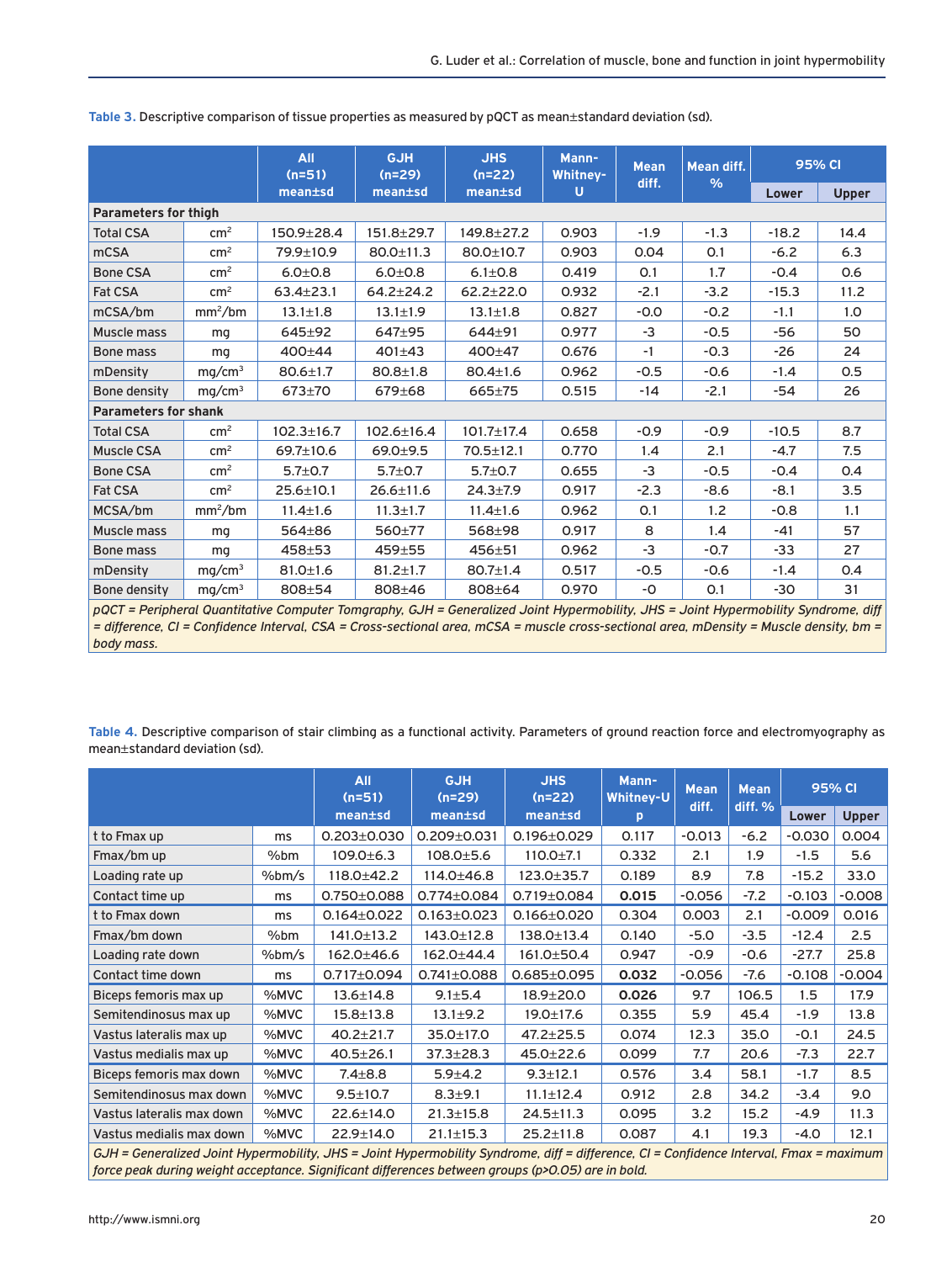|                                  | All $(n=51)$<br>median<br>$(25^{th} - 75^{th})$ | <b>GJH (n=29)</b><br>median<br>$(25^{th} - 75^{th})$ | JHS (n=22)<br>median<br>$(25^{th} - 75^{th})$ | Mann-<br><b>Whitney U</b><br>p |
|----------------------------------|-------------------------------------------------|------------------------------------------------------|-----------------------------------------------|--------------------------------|
| SF36 physical functioning        | 100 (95-100)                                    | 100 (95-100)                                         | 95 (90-100)                                   | 0.029                          |
| SF36 role functioning            | 100 (100-100)                                   | 100 (100-100)                                        | 100 (100-100)                                 | 0.555                          |
| SF36 bodily pain                 | 84 (62-100)                                     | 100 (72-100)                                         | 73 (54.5-84)                                  | 0.053                          |
| SF36 health perception           | 82 (72-89.5)                                    | 85 (77-92)                                           | 77 (68.3-87)                                  | 0.240                          |
| SF36 vitality                    | 60 (45-70)                                      | 60 (50-70)                                           | 55 (45-69.2)                                  | 0.486                          |
| SF36 social role                 | 100 (87.5-100)                                  | 100 (87.5-100)                                       | 93.8 (75-100)                                 | 0.097                          |
| SF36 emotional role              | 100 (100-100)                                   | 100 (100-100)                                        | 100 (100-100)                                 | 0.830                          |
| SF36 mental health               | 80 (64-84)                                      | 80 (68-84)                                           | 75.5 (60-84)                                  | 0.213                          |
| SF36 physical health (sum score) | 55.1 (50.9-58.2)                                | 56.9 (52.0-58.9)                                     | 53.8 (50.4-56.6)                              | 0.110                          |
| SF36 mental health (sums core)   | 52 (45.8-55.6)                                  | 52.6 (47.1-55.9)                                     | 50.1 (44.8-54.2)                              | 0.458                          |
| HM-Q sum score                   | 27.1 (24.3-35)                                  | 25.7 (22.1-32.9)                                     | 31.1 (26.4-37.3)                              | 0.032                          |

Table 5. Descriptive comparison of general health as measured by SF-36 and HM-Q, presented as median (interquartile range 25<sup>th</sup> - 75<sup>th</sup>).

*GJH = Generalized Joint Hypermobility, JHS = Joint Hypermobility Syndrome, SF-36 = Medical Outcomes Study Short Form 36-Item Questionnaire (scale 0-100, with higher values indicating better health, sums core with reference to US-population with 50 indicating the population mean), HM-Q = Hypermobility Questionnaire (scale 20-100, with higher values indicating more pain and disability). Significant differences between groups (p>0.05) are in bold.*

mean difference, the latter being symmetrical on both sides of the zero line. Muscle mass at thigh and shank was on a comparable as was muscle density, while bone density was clearly higher for the shank.

In the parameters measured during stair climbing (Table 4) some differences between persons with JHS and GJH were seen. A significantly shorter contact time on the step indicates faster stair ascent and descent velocity for persons with JHS, while the parameters for the first force peak were comparable between groups. EMG values showed a tendency for higher muscle activation in persons with JHS, whereby only the EMG of the biceps femoris was significantly higher in persons with JHS.

Finally, no significant differences between groups were recorded on the SF-36, although notably high values were found in several domains, like role functioning, emotional role and physical functioning. The hypermobility questionnaire revealed significantly higher pain and impairments in daily life for persons with JHS compared to those with GJH, with rather low values in both groups.

## *Sample size considerations*

Based on the two significant differences between the subgroups in maximum knee flexor strength and flexor strength to mCSA ratio for the effect size according to Cohen were calculated as d=0.52 and d=0.51, respectively, which corresponded with an achieved statistical power of 35% and 31% respectively. When calculating the necessary sample size for 80% power for a future study a minimum of 124 and 130 persons respectively, will be necessary.

## *Internal correlations*

For strength measurements all 13 parameters were highly correlated with p-values below 0.005 and Spearman's ρ between 0.40 and 0.98.

The 18 pQCT parameters were less highly correlated with 53 (35%) comparisons being highly correlated and 16 (11%) correlated at p<0.05. Generally, the density parameters were not correlated to the CSA measurements, while the same parameters of thigh and shank were all highly correlated with Spearman's ρ between .44 and .87.

In terms of stair measurements there were no significant correlations between GRF and EMG. Of the 8 GRF parameters 17 (61%) correlations were highly significant and 3 (11%) were significant, with very variable coefficients (Spearman's ρ between 0.04 and 0.88). For the 8 parameters of the EMG all correlations were significant with only 3 (11%) being not highly significant and with rather high correlation coefficients (Spearman's ρ between 0.32 and 0.79).

In the questionnaires the face-validated hypermobility questionnaire correlated well with some dimensions of the SF-36, i.e. highly significant with a Spearman's ρ=0.68 on the pain subscale. In total 24 (44%) correlations were highly significant and 9 (16%) were significant, including the selfcorrelations of the various dimensions of the SF-36.

#### *Correlations between the dimensions*

Regarding the correlations between the dimensions of selected parameters the significant values are depicted in Table 6.

The MVC parameters were moderately correlated with the muscle CSA of the thigh, whereby persons with JHS showed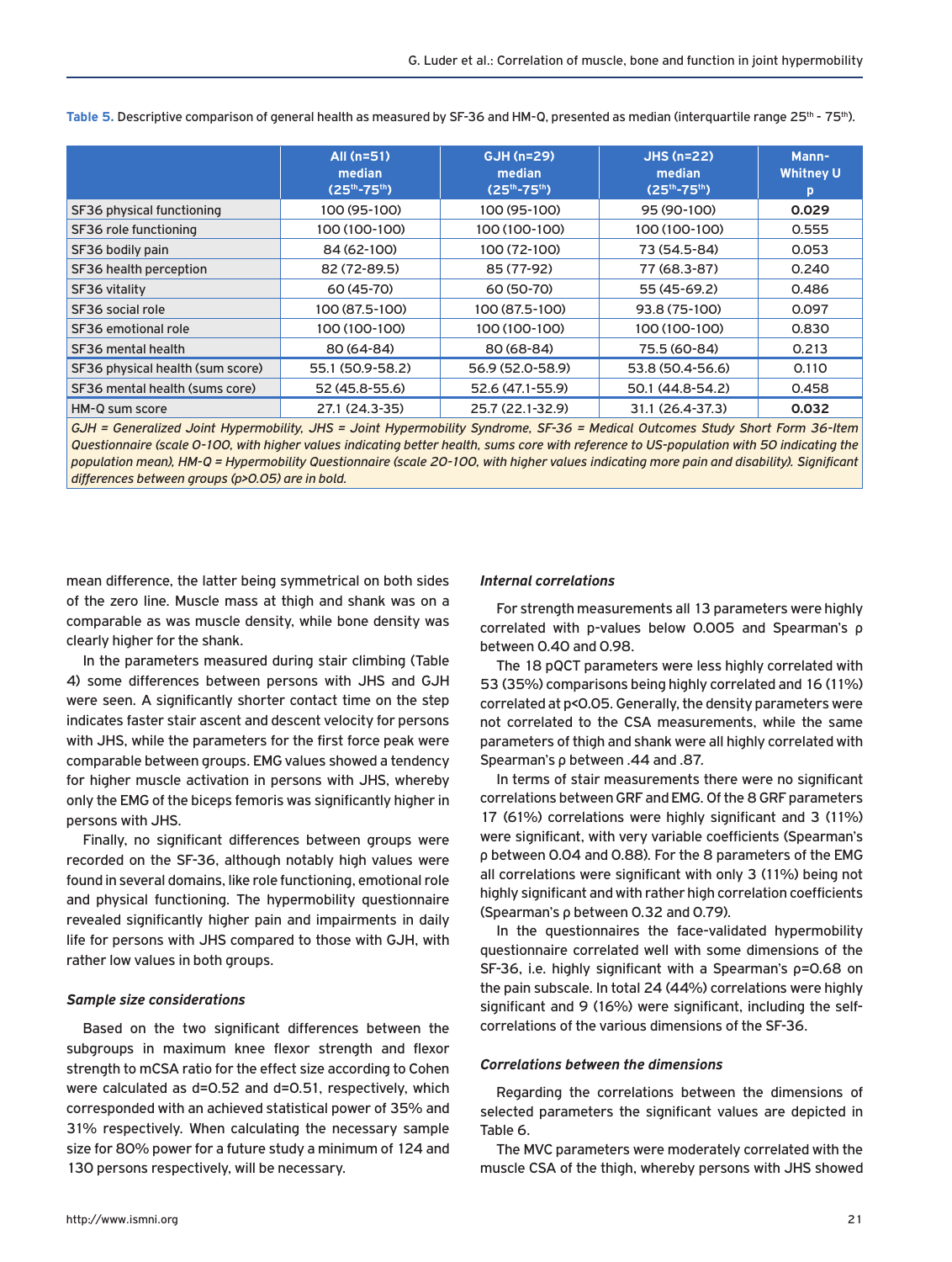| RFD exten<br>sors/bm    | $A\parallel$<br>GJH<br><b>JHS</b> | 0.57<br>0.50<br>0.56                 |                                   |                              |                              |                             |                               |                      |           |                      |                      |                      |                      |
|-------------------------|-----------------------------------|--------------------------------------|-----------------------------------|------------------------------|------------------------------|-----------------------------|-------------------------------|----------------------|-----------|----------------------|----------------------|----------------------|----------------------|
| MVC fle<br>xors/bm      | All<br>GJH<br><b>JHS</b>          | 0.79<br>0.76<br>0.82                 | 0.51<br>0.54<br>0.46              |                              |                              |                             |                               |                      |           |                      |                      |                      |                      |
| RFD fle<br>xors/bm      | All<br>GJH<br><b>JHS</b>          | 0.55<br>0.37<br>0.70                 | 0.70<br>0.61<br>0.71              | 0.67<br>0.53<br>0.79         |                              |                             |                               |                      |           |                      |                      |                      |                      |
| <b>mCSA</b><br>thigh/bm | All<br>GJH<br><b>JHS</b>          | 0.44<br>0.37<br>0.54                 |                                   | 0.38<br>0.54                 |                              |                             |                               |                      |           |                      |                      |                      |                      |
| Fmax up                 | All<br>GJH<br><b>JHS</b>          | 0.29                                 |                                   |                              |                              | 0.55<br>0.52<br>0.59        |                               |                      |           |                      |                      |                      |                      |
| Contact<br>time up      | All<br>GJH<br><b>JHS</b>          |                                      |                                   |                              |                              | 0.36                        | $-0.59$<br>$-0.58$<br>$-0.57$ |                      |           |                      |                      |                      |                      |
| Fmax down               | All<br>GJH<br><b>JHS</b>          |                                      |                                   | 0.31<br>0.55                 |                              |                             |                               |                      |           |                      |                      |                      |                      |
| Contact<br>time down    | All<br>GJH<br><b>JHS</b>          |                                      |                                   |                              |                              | $-0.37$<br>$-0.43$          | 0.48<br>$-0.55$               | 0.88<br>0.85<br>0.87 |           |                      |                      |                      |                      |
| %EMG bic<br>fem up      | All<br>GJH<br><b>JHS</b>          | $-0.36$<br>$-0.63$                   | $-0.31$                           | $-0.51$<br>$-0.64$           | $-0.49$<br>$-0.60$           |                             |                               |                      |           |                      |                      |                      |                      |
| %EMG vast<br>lat up     | All<br>GJH<br><b>JHS</b>          | $-0.33$<br>$-0.53$                   | $-0.39$<br>$-0.63$                | $-0.46$<br>$-0.66$           | $-0.48$<br>$-0.64$           |                             |                               |                      |           |                      | 0.46<br>0.58         |                      |                      |
| %EMG bic<br>fem down    | All<br>GJH<br><b>JHS</b>          | $-0.29$<br>$-0.53$                   |                                   | $-0.49$<br>$-0.64$           | $-0.44$<br>$-0.67$           |                             |                               |                      |           |                      | 0.78<br>0.80<br>0.79 | 0.42<br>0.69         |                      |
| %EMG vast<br>lat down   | All<br>GJH<br><b>JHS</b>          | $-0.46$<br>$-0.57$                   | $-0.49$<br>$-0.40$<br>$-0.58$     | $-0.58$<br>$-0.63$           | $-0.47$<br>$-0.64$           |                             |                               |                      |           |                      | 0.57<br>0.41<br>0.62 | 0.78<br>0.68<br>0.83 | 0.57<br>0.42<br>0.70 |
|                         |                                   | extensors/<br><b>MVC</b><br><b>S</b> | RFD<br>extensors/<br>$\mathsf{B}$ | MVC flexors/<br>$\mathsf{g}$ | RFD flexors/<br>$\mathsf{g}$ | mCSA thigh/<br>$\mathsf{E}$ | Fmax up                       | contact time<br>유    | Fmax down | contact time<br>down | %EMGBic<br>fem up    | %EMG Vast<br>lat up  | %EMG Bic<br>fem down |

**Table 6.** Significant Spearman's correlations between selected parameters of the various domains for all participants and both subgroups.

*Bold numbers = correlation significant with p < 0.005, all others = correlation significant with p < 0.05. RFD = rate of force development, MVC = maximum voluntary contraction, bm = body mass, mCSA = muscle cross-sectional area, Fmax = peak ground reaction force. Note: Shaded areas are self-correlations in one measurement.*

slightly higher values than those with GJH. Correlations of strength parameters with ground reaction forces were mainly not significant, while the EMG parameters correlated moderately negatively with the strength parameters, illustrating lower activation levels in persons with more strength. This was again more accentuated in the JHS group. The muscle CSA of the thigh correlated moderately positively with the peak force during stair up and with contact time up and moderately negatively with contact time down, but not with the EMG parameters. Finally, between the GRF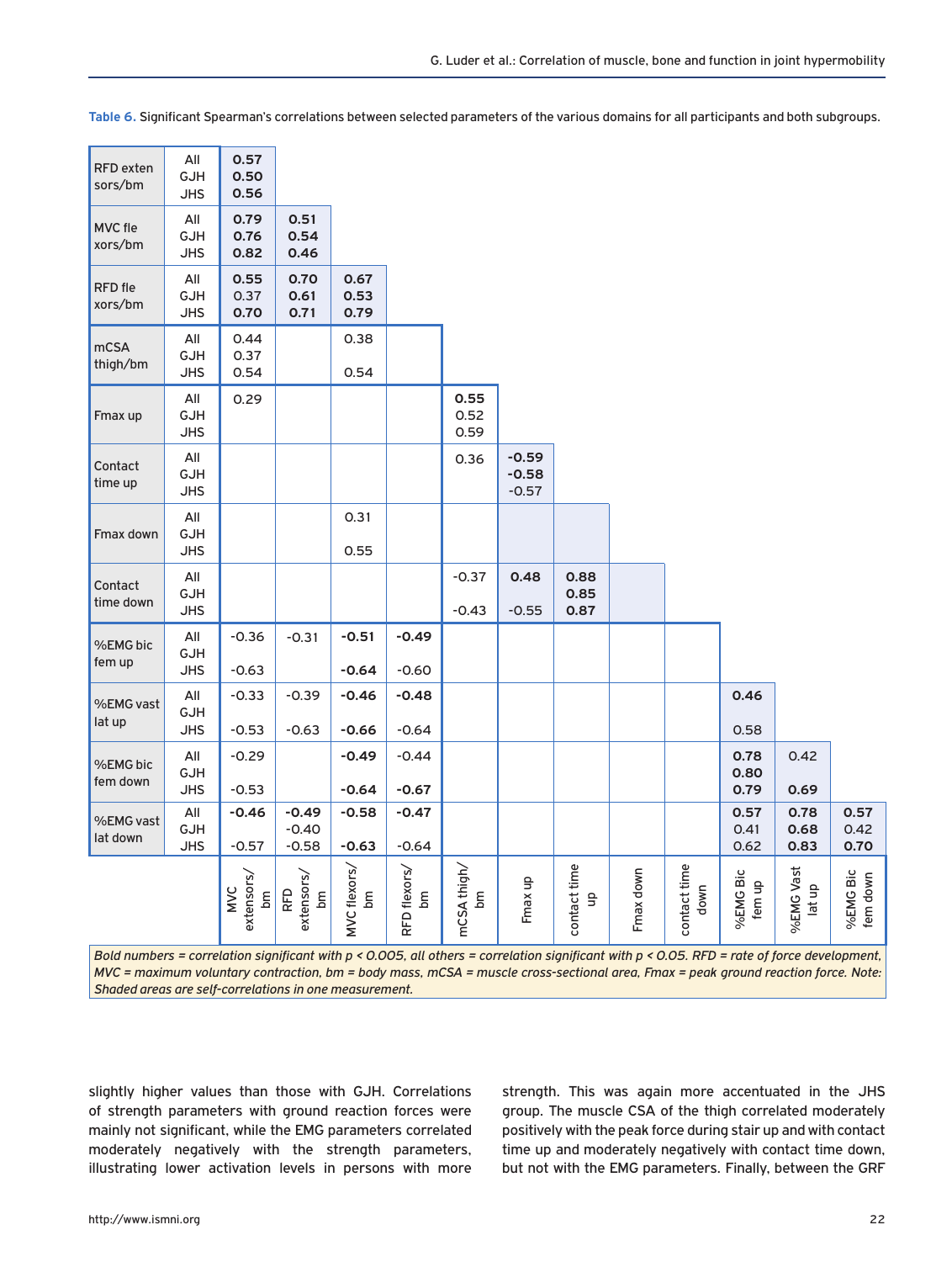parameters and the EMG no significant correlation was found. No significant correlations were seen between the selfreported questionnaires and the various other dimensions, indicating that no direct association could be found between body structures and function, on the one hand and disability and participation on the other.

# **Discussion**

The first aim of this descriptive analysis was to compare women with GJH and those with JHS in terms of strength, muscle and bone properties and functional activities. The parameters mainly showed no differences between groups, however, there was a tendency towards lower strength in women with JHS compared to women with GJH. This is in line with the results of To et al.<sup>43</sup>, whereas our previous study<sup>22</sup> did not find significant differences between symptomatic and asymptomatic women with GJH. The evidence regarding muscle strength in persons with various forms of joint hypermobility is still conflicting<sup>44</sup> and a possible reason might be the variability of symptoms and disability even in persons with the same diagnosis. In our study this is illustrated by the high standard deviations of strength parameters in both groups with average amounts of 30% to 50% of the respective mean value, resulting in large 95% CI for the mean differences. In the bone and muscle parameters no differences between the subgroups were seen and all values were in the normal range $27,45$ . However, comparison with other studies is difficult since only a few studies were done with young women and, furthermore, measurement methods and sites were very variable. In stair climbing women with JHS had significantly shorter (minus 7%) contact times than those with GJH, pointing to faster speeds on the stair. Within this task only the biceps femoris during stair up demonstrated higher maximal activation, indicating that the faster speeds did not generally influence the muscle activation patterns. Finally, on the SF-36, no differences were seen for high values, indicating possible ceiling effects in this study group with fairly few disabilities and mild pain. Only for bodily pain was a tendency towards greater pain (indicated by lower values) identified in the JHS group. On the Hypermobility questionnaire significantly higher values were seen in participants with JHS versus GJH, pointing towards more pain and greater disability. However, the differences were small and all values still in the lower third of the scale. Thus, from the questionnaire and the functional measurements, we conclude that our participants were mostly not severely affected and were mainly able to manage their daily life.

A second endpoint of this study was analysis of the correlations of the various parameters in the different dimensions of the ICF. First, internal consistency was checked by analysing each dimension individually. A high number of high or moderate significant correlations were seen in all the measurements, indicating good internal consistency of the assessments. MVC and RFD of the same muscle were highly correlated. In the pQCT the muscle density was independent of CSA whereas during stair climbing GRF and EMG were not clearly correlated, indicating that additional factors like body position and movement control have high influence on these two parameters. The self-developed hypermobility questionnaire correlated well with the SF-36, suggesting its ability to evaluate the disabilities of persons with joint hypermobility correctly. However, since now the Bristol Impact on Hypermobility questionnaire as a validated alternative has now been as published<sup>46</sup>, this self-developed questionnaire will no longer be used.

Finally, correlations between selected parameters of the various measurements were analysed. The correlations between MVC and muscle CSA were only moderate, which confirms that it is not only muscle area or muscle mass that determines the ability to generate strength, but also neurological and metabolic factors, as has already been described by similar correlation values for healthy persons and athletes<sup>28,47</sup>. Moderate and significant negative correlations between strength and muscle activation on stairs were found for those with JHS and, subsequently, for the whole group, but were lower and not significant for those with GJH. Since the women with JHS had a tendency towards lower strength and higher muscle activation, a possible explanation might be that these women were performing closer to their limit and thus using a consistently greater amount of their maximum strength. Similar mechanisms have already been described for elderly women<sup>48</sup> and for persons with knee osteoarthritis<sup>29</sup>, but not for young women. Finally, the lack of significant correlations between the measurements and the questionnaires might indicate that the young participants in this study were not really impaired in their daily life. They showed some concerns regarding pain and disability but were still able to perform their daily activities and had enough capacity in terms of strength and muscle area to live a normal life.

## *Limitations*

This descriptive study has several limitations in terms of the participants and the measurements performed. A main issue is that it was not possible to incorporate a control group without joint hypermobility. Thus, we have to rely for comparisons on the literature and partially on our previous cross-sectional study, where women with normal mobility were compared to those with joint hypermobility<sup>22,37,41</sup>. While the subgrouping, based on the Brighton criteria for JHS, was done after the inclusion of the participants, the two groups were not similar in size. Additionally, most of the participants in this study were not severely affected by their GJH and thus did not experience a lot of pain and disability. Consequently, the differences between those with JHS and those with GJH were not very clear. This illustrates the fact that these two entities are more part of a spectrum than two clearly distinguishable clinical pictures. In the current 2017 nosology nearly all the participants would be described as having Hypermobility Spectrum Disorder (HSD), with maybe a few fulfilling the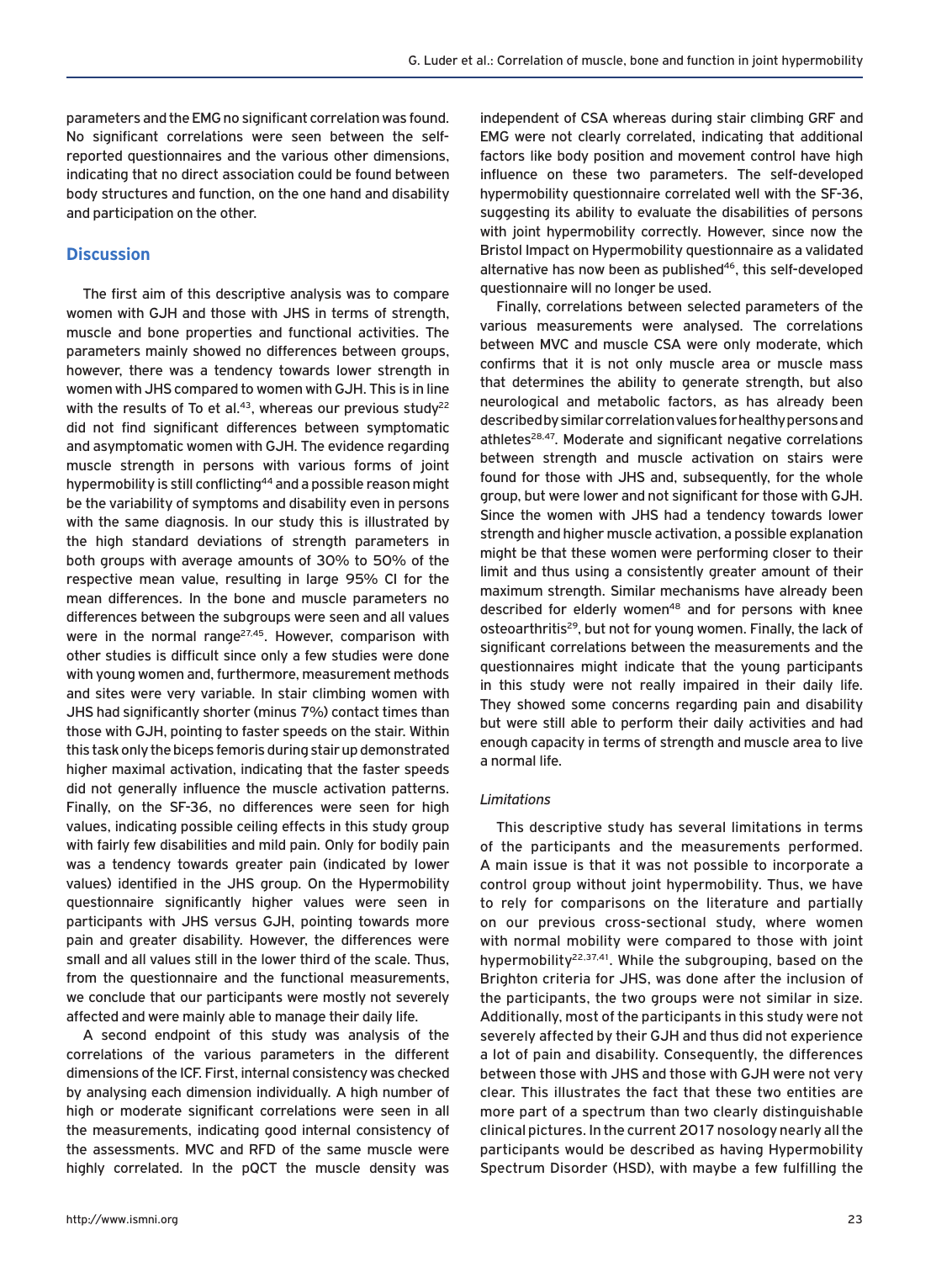criteria for hypermobile EDS<sup>8,17</sup>. Since no systematic data on the familial history and presence of joint hypermobility in relatives was gathered, it is impossible to clearly classify the participants retrospectively.

Regarding the sample size the present study was clearly underpowered. Since this is an additional and descriptive analysis of the baseline data of a randomised controlled trial the power calculation in the present project was based on the respective intervention and the expected changes. Thus, for this comparison of subgroups at baseline the study reached a power of about 35% and for future comparisons larger groups with about 130 to 150 participants might be necessary.

Additional limitations are related to the assessments used in the study. The strength measurement was performed isometrically, which was not easy for all participants to perform since not all were used to performing maximum contractions against resistance. This might have increased the variability between participants since experienced users had more strength and were able to perform better, while inexperienced women may not have reached their absolute maximum. On the stair it was not possible to measure kinematics, which might have shown differences in movement control and could help to explain the variance in terms of GRF and EMG. In hindsight, stair climbing as an activity was perhaps insufficiently demanding to illicit differences between the groups and bring the participants to their limits. Possibly, it would have been better to use jumping or running as activities to provoke higher muscle activation and thus establish the limits in the various groups. On the other hand, it might be difficult to find enough participants with JHS who are willing to perform such demanding activities, which might trigger pain or even injury.

# *Further research*

To our knowledge only a few studies exist that look at differences between persons with joint hypermobility in various grades. Our study adds a small piece to this knowledge, but further research is needed. On the one hand, it is important to find better parameters for the description of the impairments and disabilities that persons with various grades of joint hypermobility experience. It is important to know which measurements might distinguish between persons who are more or less affected and which parameters may also serve as prognostic factors for future developments of pain and disabilities. On the other hand, a better description of the disabilities and deficits in persons with joint hypermobility would help to improve management and to design appropriate and targeted interventions for these patients. Since no curative therapy is available for joint hypermobility the long-term management and the individual support of affected persons is crucial. Future research should provide the foundation for this and thus better equip health professionals to manage the condition and patients.

# **Conclusion**

The aim of this project was to provide an insight into various parameters of body structures, body function, daily activities and participation of young women with joint hypermobility. Only small and non-relevant differences to healthy young women were found in terms of muscle strength, muscle and bone properties, forces and muscle activation during stair climbing and in self-reported health. The participants in our study were not severely affected, thus the assessments used may not have been sufficiently sensitive to provide a deeper insight into the phenomenon of hypermobile joints.

# *Authors' contributions*

*All authors contributed to the design and planning of this study; GL and DA were responsible for all the assessments, CM for recruitment and inclusion of participants. GL was responsible for data analysis and statistics. The writing of this manuscript was guided by GL, all authors contributed to the manuscript and have read and approved the final version. GL has the full responsibility for the conduct of the study and the integrity of the data analysis.*

#### *Acknowledgements*

The authors like to thank several people for their support during *the conduct of this study: Prisca Eser, PhD, and Inna Galli-Lyssak for instructions concerning the use and evaluation of the pQCT. Michaela Hähni and Sarah Mahnig for support in data analysis.*

# **References**

- 1. Simmonds JV, Keer RJ. Hypermobility and the hypermobility syndrome. Man Ther 2007;12(4):298- 309.
- 2. Remvig L, Jensen DV, Ward RC. Are Diagnostic Criteria for General Joint Hypermobility and Benign Joint Hypermobility Syndrome Based on Reproducible and Valid Tests? A Review of the Literature. J Rheumatol 2007;34(4):798-803.
- 3. Singh H, McKay M, Baldwin J, et al. Beighton scores and cut-offs across the lifespan: cross-sectional study of an Australian population. Rheumatology 2017;56(11):1857-64.
- 4. Russek LN, Errico DM. Prevalence, injury rate and, symptom frequency in generalized joint laxity and joint hypermobility syndrome in a "healthy" college population. Clin Rheumatol 2016;35(4):1029-39.
- 5. Noormohammadpour P, Borghei A, Mirzaei S, et al. The Risk Factors of Low Back Pain in Female High-School Students. Spine (Phila Pa 1976) 2019;44(6):1.
- 6. Scheper MC, de Vries J, Beelen A, Vos R De, Nollet F, Engelbert R. Generalized Joint Hypermobility, Muscle Strength and Physical Function in Healthy Adolescents and Young Adults. Curr Rheumatol Rev 2015;10(2):117-25.
- 7. Flowers PPE, Cleveland RJ, Schwartz TA, et al. Association between general joint hypermobility and knee, hip, and lumbar spine osteoarthritis by race: A cross-sectional study. Arthritis Res Ther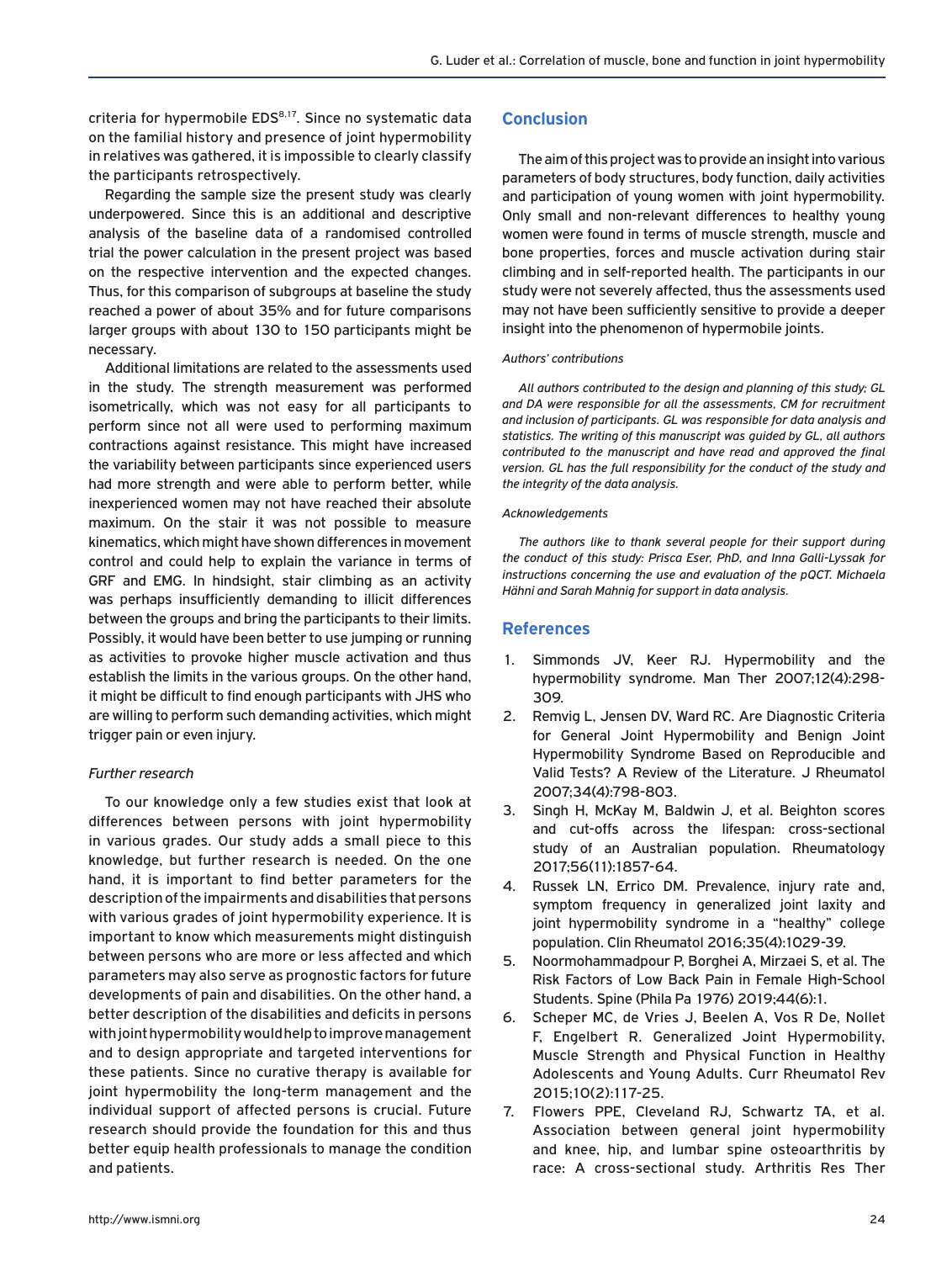2018;20(1):1-7.

- 8. Castori M, Tinkle B, Levy H, Grahame R, Malfait F, Hakim A. A framework for the classification of joint hypermobility and related conditions. Am. J. Med. Genet. Part C Semin. Med. Genet. 2017;175(1):148-57.
- 9. Ofluoglu D, Gunduz OH, Kul-Panza E, Guven Z. Hypermobility in women with fibromyalgia syndrome. Clin. Rheumatol. 2006;25(3):291-3.
- 10. Bennett SE, Walsh N, Moss T, Palmer S. Understanding the psychosocial impact of joint hypermobility syndrome and Ehlers-Danlos syndrome hypermobility type: a qualitative interview study. Disabil Rehabil 2019;0(0):1-10.
- 11. Sætre E, Eik H. Flexible bodies Restricted lives: A qualitative exploratory study of embodiment in living with joint hypermobility syndrome/Ehlers-Danlos syndrome, hypermobility type. Musculoskeletal Care 2019;(April):1-8.
- 12. Scheper MC, Juul-Kristensen B, Rombaut L, Rameckers EA, Verbunt J, Engelbert RH. Disability in adolescents and adults diagnosed with hypermobility related disorders: a meta-analysis. Arch Phys Med Rehabil 2016;97(12):2174-87.
- 13. Guarnieri V, Castori M. Clinical Relevance of Joint Hypermobility and Its Impact on Musculoskeletal Pain and Bone Mass. Curr Osteoporos Rep 2018;16(4):333-43.
- 14. Grahame R. The Revised (Brighton 1998) Criteria for the Diagnosis of Benign Joint Hypermobility Syndrome (BJHS). J Rheumatol 2000;27(7):1777-9.
- 15. Tinkle BT, Bird HA, Grahame R, Lavallee M, Levy HP, Sillence D. The lack of clinical distinction between the hypermobility type of Ehlers-Danlos syndrome and the joint hypermobility syndrome (a.k.a. hypermobility syndrome). Am J Med Genet Part A 2009;149(11):2368-70.
- 16. Castori M, Colombi M. Generalized joint hypermobility, joint hypermobility syndrome and Ehlers-Danlos syndrome, hypermobility type. Am J Med Genet Part C Semin Med Genet 2015;169(1):1-5.
- 17. Malfait F, Francomano C, Byers P, et al. The 2017 international classification of the Ehlers-Danlos syndromes. Am J Med Genet Part C Semin Med Genet 2017;175(1):8-26.
- 18. Tinkle BT, Levy HP. Symptomatic Joint Hypermobility: The Hypermobile Type of Ehlers-Danlos Syndrome and the Hypermobility Spectrum Disorders. Med Clin North Am 2019;103(6):1021-33.
- 19. Smith TO, Easton V, Bacon H, et al. The relationship between benign joint hypermobility syndrome and psychological distress: A systematic review and meta-analysis. Rheumatol (United Kingdom) 2013;53(1):114-22.
- 20. Alsiri N, Al-Obaidi S, Asbeutah A, Almandeel M, Palmer S. The impact of hypermobility spectrum disorders on musculoskeletal tissue stiffness: an exploration using strain elastography. Clin Rheumatol 2018;1-11.
- 21. World Health Organisation. International classification

of functioning, disability, and health: ICF. 2001;

- 22. Mueller Mebes C, Luder G, Schmid S, et al. Aspects of Isometric Contractions and Static Balance in Women with Symptomatic and Asymptomatic Joint Hypermobility. Int J Phys Med Rehabil 2016;4:347.
- 23. Jensen BR, Olesen AT, Pedersen MT, et al. Effect of generalized joint hypermobility on knee function and muscle activation in children and adults. Muscle and Nerve 2013;48(5):762-9.
- 24. Schmid S, Luder G, Mueller Mebes C, et al. Neuromechanical gait adaptations in women with joint hypermobility - An exploratory study. Clin Biomech 2013;28(9-10):1020-5.
- 25. Alsiri N, Cramp M, Barnett S, Palmer S. Gait biomechanics in joint hypermobility syndrome: a spatiotemporal, kinematic and kinetic analysis. Musculoskeletal Care 2020;(January):msc.1461.
- 26. Simonsen EB, Tegner H, Alkjaer T, et al. Gait analysis of adults with generalised joint hypermobility. Clin Biomech 2012;27(6):573-7.
- 27. Banica T, Coussens M, Verroken C, et al. Higher fracture prevalence and smaller bone size in patients with hEDS/ HSD - a prospective cohort study. Osteoporos Int 2020;31(5):849-56.
- 28. Maughan R, Watson JS, Weir J. Strength and crosssectional area of human skeletal muscle. J Physiol. 1983;338:37-49.
- 29. Gür H, Çakin N. Muscle mass, isokinetic torque, and functional capacity in women with osteoarthritis of the knee. Arch Phys Med Rehabil 2003;84(10):1534-41.
- 30. Jones EJ, Bishop PA, Woods AK, Green JM. Cross-Sectional Area and Muscular Strength. A Brief Review. Sport Med 2008;36(12):987-94.
- 31. Luder G, Aeberli D, Mueller Mebes C, Haupt-Bertschy B, Baeyens J-P, Verra ML. Effect of resistance training on muscle properties and function in women with generalized joint hypermobility: a single-blind pragmatic randomized controlled trial. BMC Sports Sci Med Rehabil 2021;13(1).
- 32. Tobias JH, Deere K, Palmer S, Clark EM, Clinch J. Joint hypermobility is a risk factor for musculoskeletal pain during adolescence: Findings of a prospective cohort study. Arthritis Rheum 2013;65(4):1107-15.
- 33. Aeberli D, Eser P, Bonel H, et al. Reduced trabecular bone mineral density and cortical thickness accompanied by increased outer bone circumference in metacarpal bone of rheumatoid arthritis patients: A cross-sectional study. Arthritis Res Ther 2010;12(3):R119.
- 34. Eser P, Bonel H, Seitz M, Villiger PM, Aeberli D. Concise report Patients with diffuse idiopathic skeletal hyperostosis do not have increased peripheral bone mineral density and geometry. Rheumatology 2010;(February):977-81.
- 35. Hermens HJ. Development of recommendations for SEMG sensors and sensor placement procedures. J. Electromyogr. Kinesiol. 2000;10:361-74.
- 36. Stacoff A, Diezi C, Luder G, Stüssi E, Kramers-De